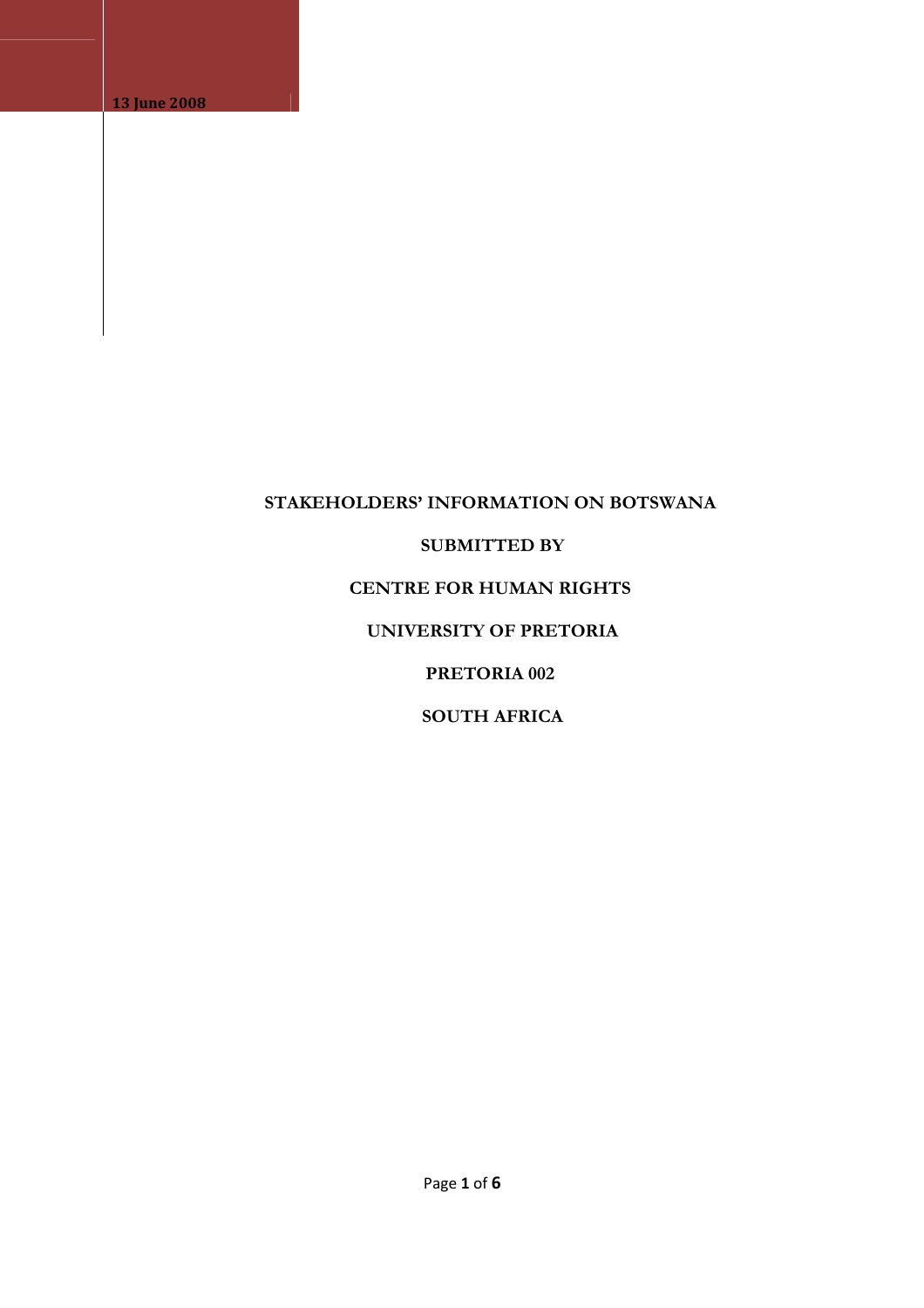### **Introduction**

Botswana is one of the world fastest growing economies, since gaining independence from Britain in 1966. Although, it experienced a downward spiral in the economy at 4.7% in 2006- 07,<sup>[1](#page-1-0)</sup> population living below 1 dollar per day seems impressive at  $28.0\%$  $28.0\%$ <sup>2</sup> compared with other African nations. Comparatively too, unemployment rate in Botswana does not seem alarming at  $23.8\%$  $23.8\%$  $23.8\%$ .<sup>3</sup> The political will to fight the infection of HIV /AIDS is commendable and fruitful with an appreciation in the life expectancy of the population to 50.58 years in  $2007<sup>4</sup>$  $2007<sup>4</sup>$  $2007<sup>4</sup>$  as opposed to  $46.6\%$  of 200[5](#page-1-4).<sup>5</sup> Botswana is one of the early democracies in Africa and is signatory to international human rights instruments including notably the International Covenant on Civil and Political Rights (ICCPR) and Convention on Elimination of Discrimination against Women (CEDAW). Customary International law is applicable in so far as it is not inconsistent with any piece of domestic legislation.<sup>[6](#page-1-5)</sup> However, grave challenges still remain in many aspects of governance and observance of human rights in Botswana. These are discussed in the following paragraphs:

### **1. Freedom of Speech and of the Press in Botswana**

Section 12 of the 1966 Constitution of Botswana (the Constitution) as amended<sup>[7](#page-1-6)</sup> provides for freedom of speech and of the press but rather sadly, the commitment of government towards achieving these rights is not impressive. The National Security Act (NSA), enacted in 1986 during Botswana's conflict with apartheid South Africa, still exists and has been used to restrict reporting on government activities.<sup>[8](#page-1-7)</sup> Section 5 of the National Security Act prohibits publication of any classified material without authority. Generally, the law does not provide public access to government information, and the government is loathsome of such access.<sup>[9](#page-1-8)</sup>

The negative consequence of absence of freedom of information law is well pronounced in the well documented incidents of grievous threats, harassment and attacks on journalists in retaliation for their reporting. For instance in 2005, immigration legislation was employed by government to deport two Zimbabwean journalists, Rodrick Mukumbira and Charles Chirinda, who were critical of state policies in their articles.<sup>[10](#page-1-9)</sup> Also, Kenneth Good, an Australian-born academic was charged under the NSA and deported for criticising democratic practices in Botswana.<sup>[11](#page-1-10)</sup> It was reported that in 2007 a photographer with the

<span id="page-1-7"></span><span id="page-1-6"></span>8. Africa Media Development: Botswana in Context

<span id="page-1-0"></span><sup>&</sup>lt;sup>1</sup> CIA World Factbook: Botswana (2007) [<http://www.cia/gov/publications/factbook/print/bc.html>](http://www.cia/gov/publications/factbook/print/bc.html)[accessed 6] March 2008].

<span id="page-1-1"></span> $^2$  Human Development Report: Botswana (2007/2008) $^3$  no 1 above.

<span id="page-1-3"></span><span id="page-1-2"></span><sup>4</sup> no 2 above.

<span id="page-1-4"></span><sup>5</sup> As above.

<span id="page-1-5"></span><sup>6</sup> Pretoria University Law Press (PULP) *Human Rights Protected? Nine Southern African country reports on HIV, AIDS and the law* (2007) 6<br><sup>7</sup> This provision is however qualified by the Section 7 (2) of the Constitution.

<sup>&</sup>lt;[http://downloads.bbc.co.uk/worldservice/trust/pdf/AMDI/botswana/amdi\\_botswana3\\_media\\_health.pdf](http://downloads.bbc.co.uk/worldservice/trust/pdf/AMDI/botswana/amdi_botswana3_media_health.pdf). > (accessed 10 March, 2008)

<span id="page-1-9"></span>

<span id="page-1-8"></span><sup>&</sup>lt;sup>9</sup> 'Mogae condemns info leaking' *Botswana Press Agency News* 12 May 2007.<br><sup>10</sup> 'Journalist appeals expulsion' *Mmegi News* 3 August 2005<br><http://www.mmegi.bw/2005/August/Wednesday3/567687881335.html>

<span id="page-1-10"></span><sup>&</sup>lt;sup>11</sup> 'IPI Condemns Deportation of Professor Kenneth Good from Botswana, Says Decision Undermines Country's Position as One of Africa's Freest.'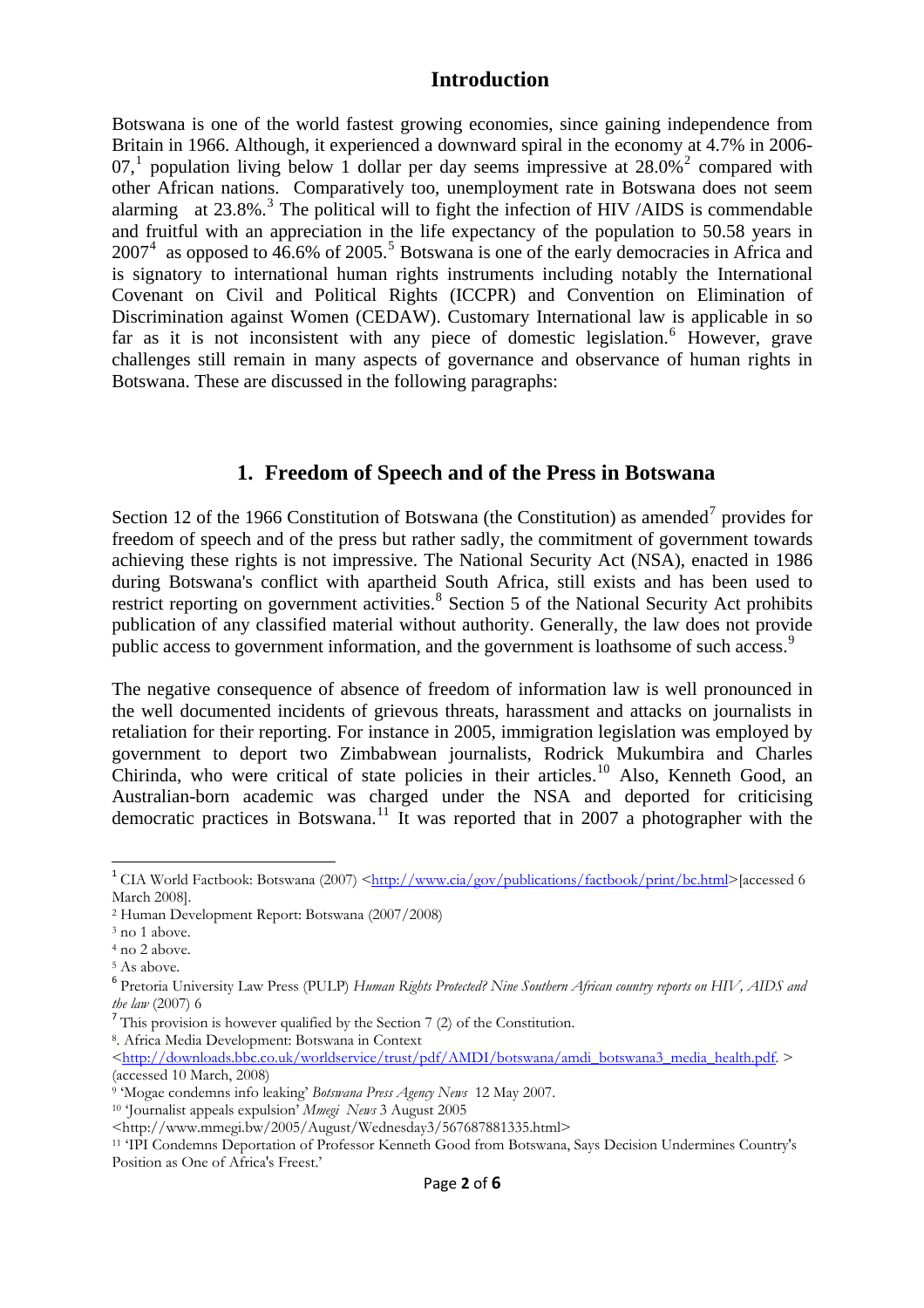weekly newspaper *Echo* was assaulted by a businessman on trial for rape while he was covering the case's proceedings in court.<sup>[12](#page-2-0)</sup> This trend is in grave violation of article 19 of the Universal Declaration of Human Rights (UDHR) which guarantees freedom of information.

# 2. **Torture and Other Cruel, Inhuman, or Degrading Treatment or Punishment**

Section 7 of the 1966 Constitution guarantees protection from torture, other cruel, inhuman or degrading treatment or punishment but recognises the infliction of lawful punishment. In Botswana, reports on the activities of the security forces in closed institutions remain a great concern. Notably, the paramilitary Special Support Group of the Botswana Police Service and the Criminal Investigation Department are known for their lack of accountability and use of torture, abuse and threats of suspects.<sup>[13](#page-2-1)</sup> In November 2005, five soldiers and two police special constables were arrested for allegedly forcing several Zimbabwean detainees to perform sex acts on one another.<sup>[14](#page-2-2)</sup>In August two police special constables were charged with beating a Zimbabwean prisoner.<sup>[15](#page-2-3)</sup> Rather sad, Botswana has not ratified the Convention against Torture (CAT). The prison system, which had an authorized capacity of 3,910, held 5,969 prisoners, a 12 percent reduction in overcrowding since September 2005.<sup>[16](#page-2-4)</sup> Overcrowding was worst in men's prisons and constituted a serious health threat because of the country's high incidence of HIV/AIDS and tuberculosis. Rape between inmates occurred.<sup>[17](#page-2-5)</sup> Generally, prison conditions remained poor in Botswana in contravention of article 10 of the ICCPR.

Corporal punishment is lawful in the home and at school while children have limited protection from violence under the Children's Act (1981) and the Penal Code (1986, amended 2004).<sup>[18](#page-2-6)</sup>This runs foul of article of the Convention on Right to Child to which Botswana is signatory.

# 3. **Denial of Fair Public Trial**

A 2005 report by the Office of the Ombudsman characterized the "delays in the finalization of criminal matters in all courts" as a "serious concern," particularly the delays in processing appeals.[19](#page-2-7) In another survey conducted during 2005, 31 percent of respondents cited inefficiencies in the justice system as a reason for the perceived increase in fraud in the country.<sup>[20](#page-2-8)</sup> Although the constitution provides for an independent judiciary, the civil courts

<span id="page-2-1"></span><sup>13</sup> J Berg *Police Accountability in Southern Africa* (2005)

<span id="page-2-2"></span>14 The Bureau of Democracy, Human Rights, and Labour Country Reports on Human Rights Practices: Botswana (2006)  $\langle$ http://www.state.gov/g/drl/rls/hrrpt/2006/78720.htm>.<br><sup>15</sup> As above.

<sup>&</sup>lt;u> 1989 - Johann Stoff, amerikansk politiker (d. 1989)</u> <[http://www.freemedia.at/cms/ipi/statements\\_detail.html?ctxid=CH0055&docid=CMS1144321004502&year=20](http://www.freemedia.at/cms/ipi/statements_detail.html?ctxid=CH0055&docid=CMS1144321004502&year=2005)  $\underline{05} > \text{(accessed 8 March 2008)}$  $\underline{05} > \text{(accessed 8 March 2008)}$  $\underline{05} > \text{(accessed 8 March 2008)}$ <br>
<sup>12</sup> Botswana: 2007

<span id="page-2-0"></span>

<sup>&</sup>lt;[http://www.freedomhouse.org/modules/publications/pfs/modDisplayCountryDetail2.cfm?country=7141&year](http://www.freedomhouse.org/modules/publications/pfs/modDisplayCountryDetail2.cfm?country=7141&year=2007)<br>=2007 > (accessed 8 Mach 2008)

[http://www.policeaccountability.co.za/File\\_Uploads/docs/File\\_Download.asp?ThisFile=PACommonwealth.pdf.](http://www.policeaccountability.co.za/File_Uploads/docs/File_Download.asp?ThisFile=PACommonwealth.pdf) (accessed 8 March 2008).

<span id="page-2-4"></span><span id="page-2-3"></span><sup>&</sup>lt;sup>16</sup> As above.

<span id="page-2-5"></span><sup>&</sup>lt;sup>17</sup> 'Councillors debate condoms in prison' *Botswana Press Agency News* 10 March 2008.<br><sup>18</sup> 'Briefing from global initiative to end all corporal punishment of children'

<span id="page-2-7"></span><span id="page-2-6"></span><sup>&</sup>lt;[http://www2.ohchr.org/english/bodies/hrc/docs/ngos/global\\_algeria.doc](http://www2.ohchr.org/english/bodies/hrc/docs/ngos/global_algeria.doc)> (accessed 8 March 2008). 19 The Bureau of Democracy, Human Rights, and Labour Country Reports on Human Rights Practices: Botswana (2006).

<span id="page-2-8"></span> $20$  As above.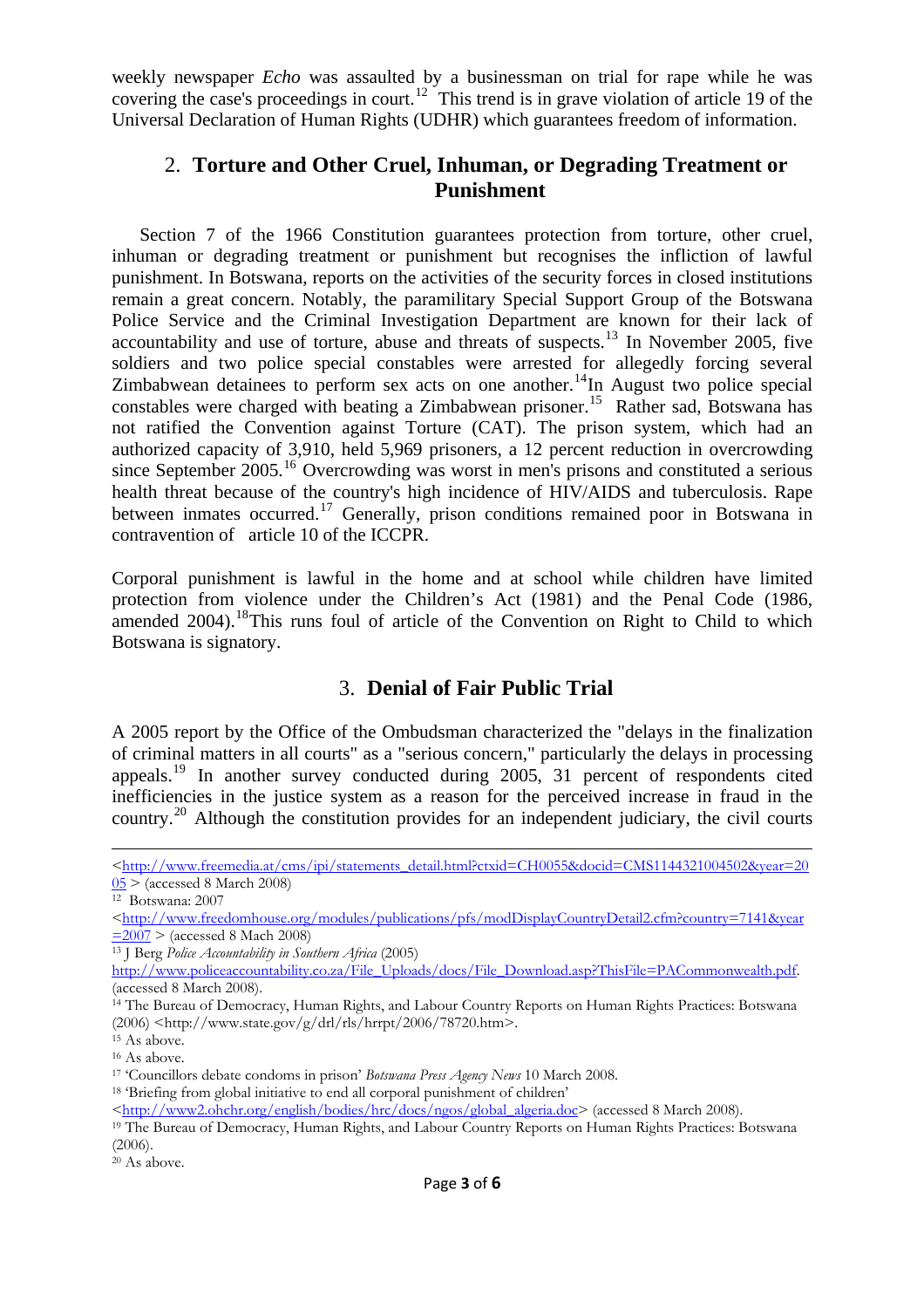remained unable to provide timely, fair trials due to severe staffing shortages and a backlog of pending cases.<sup>[21](#page-3-0)</sup> Trials under the National Security Act could be held in secret.<sup>[22](#page-3-1)</sup> This also contravenes article 13 of the ICCPR. In some cases, tribal judges may issue sentences that include corporal punishment such as lashings on the buttocks as well as capital punishment.<sup>[23](#page-3-2)</sup>

#### **4. Discrimination, Societal Abuses, and other abuses against Women**

Section  $15(4)(c)$  of the Constitution contains a list of issues which operate as a claw back provisions to the provision of section 15(1) which guarantees that no law shall make any provision that is discriminatory either of itself or in its effect. These issues are regarded as matters of personal laws and include adoption, marriage, divorce, burial, devolution of property on death. By virtue of that categorisation, the Constitution of Botswana offers a strong basis for discrimination and societal abuses against women in Botswana. Instances of how such discrimination have manifested are discussed below.

#### **5.1 Elections and Political Participation**

Women accounted for approximately 57 percent of voters in the October 2004 election, but stood for office much less frequently. <sup>[24](#page-3-3)</sup>There were seven women in the 61-seat parliament, five women in the 20-seat cabinet, three female justices on the 13-seat High Court, and two women in the 15-seat House of Chiefs.<sup>[25](#page-3-4)</sup> The constitution of Botswana makes no provision for quotas to ensure women's representation in publicly elected bodies on any level.<sup>[26](#page-3-5)</sup> This violates the provision of article 4(1) of CEDAW which urges state parties to adopt temporary measures aimed at accelerating de facto equality between men and women.

#### **5.2 Gender based violence**

Although recently the Domestic violence Bill was passed into law in Botwana<sup>[27](#page-3-6)</sup> domestic violence remains pronounced.<sup>[28](#page-3-7)</sup> The new law does create offence in respect of domestic violence, it only serves to protect the victims of violence.<sup>[29](#page-3-8)</sup> Prostitution remains illegal and is

<span id="page-3-0"></span> <sup>21</sup> Judicial Case Management fights backlog' *Botswana Press Agency News* 10 January 2008.<br><sup>22</sup> no 10 above.

<span id="page-3-2"></span><span id="page-3-1"></span><sup>23 &#</sup>x27;Botswana defends flogging thieves' *BBC News* 10 August 2004. 'Death Penalty for Violent Crimes –Botswana' *Hands off Cain* <http://www.handsoffcain.info/bancadati/schedastato.php?idcontinente=25&nome=botswana> (accessed 9 March 2008).

<span id="page-3-3"></span><sup>&</sup>lt;sup>24</sup> 'Botswana women in Politics Fact sheet:  $2005' < \frac{\text{http://www.genderlinks.org.za/docs/gelectionsdocs/Botswana-Women-Politics.doc> (accessed 10 March 2008).}$ 

<span id="page-3-4"></span><sup>&</sup>lt;sup>25</sup> The Bureau of Democracy, Human Rights, and Labour Country Reports on Human Rights Practices- Botswana (2005) < http://www.state.gov/g/drl/rls/hrrpt/2005/61555.htm> (accessed 8 March 2008).<br>
Decline in number of women parliamentarian worrying' Botswana News Agency Daily News 9 November 2004

<span id="page-3-5"></span><sup>&</sup>lt;sup>26</sup> 'Botswana-Women Representation Quotas' < http://www.eisa.org.za/WEP/botquotas.htm> (accessed 8 March 2008).

<span id="page-3-6"></span><sup>&</sup>lt;sup>27</sup> *Womensphere* 16 February 2008 <http://womensphere.wordpress.com/2008/02/16/botswana-domesticviolence-bill-sails-through-parliament> (accessed 11 March 2008).

<span id="page-3-7"></span><sup>28</sup> G Mokoodi 'The Dynamics Of Domestic Violence Against Women In Botswana' (2004) 18 Botswana Journal of African Studies 55.

<sup>&</sup>lt;http://archive.lib.msu.edu/DMC/African%20Journals/pdfs/PULA/pula018001/pula018001007.pdf> (accessed 7 March 2008)

<span id="page-3-8"></span><sup>&</sup>lt;sup>29</sup> The Preamble to the law provides that the law is meant for the protection of survivors of domestic violence and for matters connected therewith.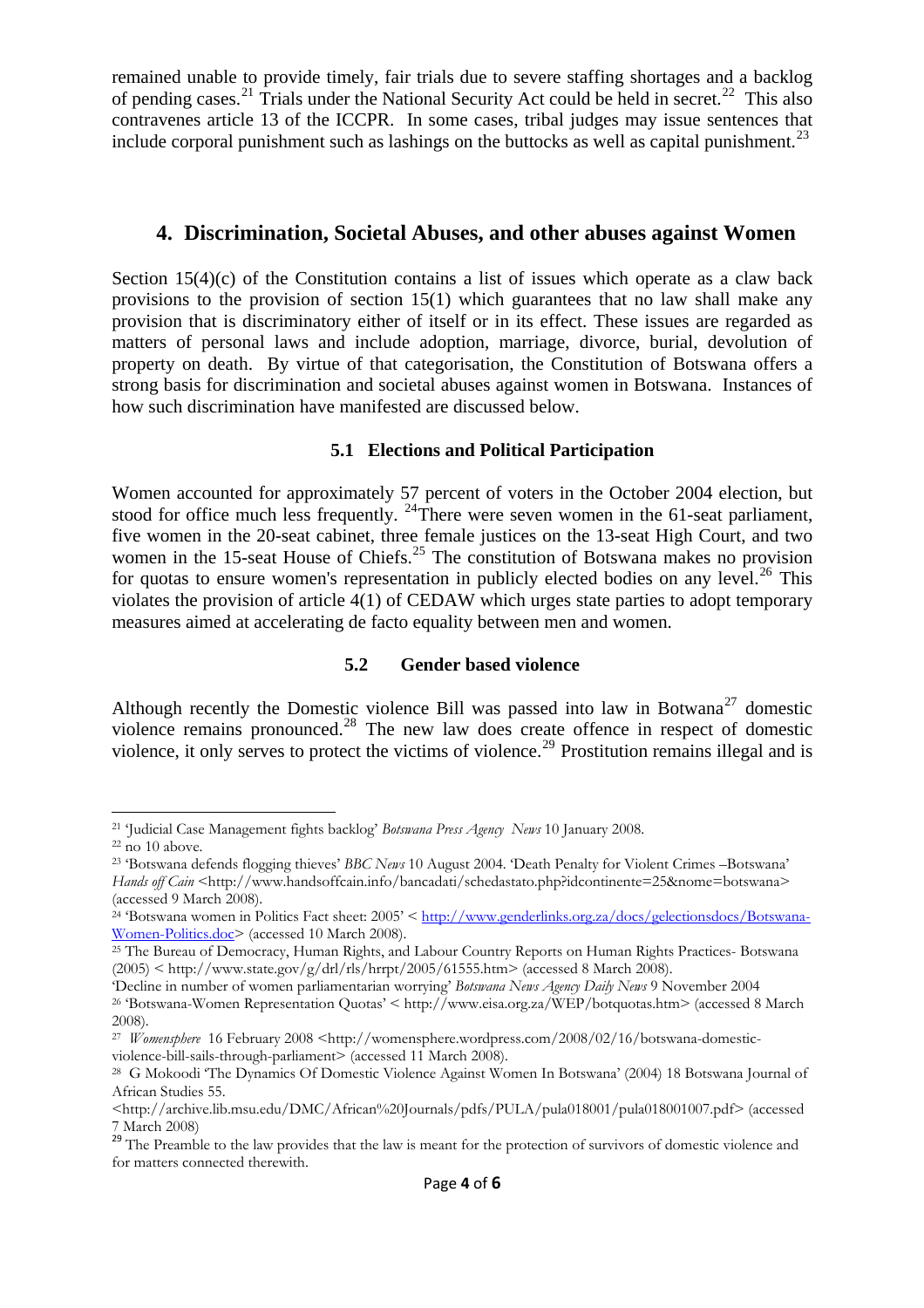perceived as women offence.<sup>[30](#page-4-0)</sup> Sexual harassments take place in the work places and schools and are often unreported let alone being addressed by the law enforcement agents.<sup>[31](#page-4-1)</sup> There are discriminatory traditional laws which restrict women's property rights and economic opportunities, particularly in the rural areas.[32](#page-4-2) With respect to the institution of marriage and its implications on women's right to property, discrimination persists notwithstanding the prospects of the Abolition of Marital Power Act of 2004.<sup>35</sup> A woman married under traditional law known as the 'common property' system is considered as a legal minor and will require her husband's consent to buy or sell property, apply for credit, and enter into legally binding contracts.<sup>[34](#page-4-4)</sup> Polygyny is legal under traditional law with the consent of the first wife, but it was not common.<sup>[35](#page-4-5)</sup> Sexual abuse of the girl child by step fathers and community members is common in Botswana while causes of this have been associated with pornography, drug abuse, poor parenting and child neglect.<sup>[36](#page-4-6)</sup> Although, Botswana ratified the Convention on the Rights of the Child by accession, on March  $14$  1995<sup>[37](#page-4-7)</sup>, this is yet to translate into tangible benefits to children as the treaty has not been officially incorporated by legislation into Botswana law. It is therefore not surprising that cases of girl child abuse rarely get to the courts.<sup>[38](#page-4-8)</sup>

#### **5. Worker Rights**

#### **6.1 Right to Association**

Workers in Botswana have the right to form and join unions of their choice.<sup>[39](#page-4-9)</sup> However, striking workers on several occasions have been at the risk of dismissal. $^{40}$  $^{40}$  $^{40}$  In 2006 for instance, two mining companies, Debswana (which is jointly owned by De Beers and the government of Botswana), and BCL (an enterprise of global mining house LionOre) tried to subvert the Botswana Mine Workers Union (BMWU), by instigating a wildcat strike at BCL

<span id="page-4-0"></span><sup>30 &#</sup>x27;In the service of the oldest profession' *Mmegi* 27 October 2005. 'No sex workers in the law books' *Mmegi* 22 February 2008. 'Prostitutes claim to be students<sup>'</sup> *UB Horizon* <http://www.ubhorizon.com/?p=22> (accessed 7) March 2008).

<span id="page-4-1"></span><sup>31 &#</sup>x27;Sexual abuse of school girls widespread in Botswana'

<sup>&</sup>lt;[http://www.gemsa.org.za/article.php?a\\_id=89&PHPSESSID=c4e0b853a1f10bcce961360b9a4d37be,](http://www.gemsa.org.za/article.php?a_id=89&PHPSESSID=c4e0b853a1f10bcce961360b9a4d37be)> (accessed 10 March 2008).

<span id="page-4-2"></span><sup>32</sup>The Bureau of Democracy, Human Rights, and Labour Country Reports on Human Rights Practices: Botswana (2006).

<span id="page-4-3"></span><sup>&</sup>lt;sup>33</sup> EK Quansah 'Abolition of Marital Power in Botswana: A new dimension in marital relationship?' (2005) 1 *University of Botswana Law Journal* 5

<sup>34</sup>no 31 above.

<span id="page-4-5"></span><span id="page-4-4"></span><sup>&</sup>lt;sup>35</sup> As above

<span id="page-4-6"></span><sup>&</sup>lt;sup>36</sup> 'Socio-Economic Factors Contributing to Girl Child Abuse in Botswana'<br>http://www.crin.org/resources/publications/Botswana\_CIDA.doc

 $h^3$  G.A. Res. 44/125, U.N. GAOR, 44th Session, Supp. No. 49, U.N. Doc. A/44/736 (1989),

<span id="page-4-7"></span>[http://www.ohchr.org/english/law/crc.htm.](http://www.ohchr.org/english/law/crc.htm) Botswana did so with a reservation with regard to the provisions of article 1 of the Convention. <<http://www.ohchr.org/english/countries/ratification/11.htm>.> (accessed 10 March 2008).

<span id="page-4-8"></span><sup>38</sup> Committee on the Rights of the Child, *Initial reports of States parties due in 1997: Botswana*, ¶41, U.N. Doc. CRC/C/51/Add.9 (Feb. 27, 2004)

<sup>&</sup>lt;[http://www.law.yale.edu/rcw/rcw/jurisdictions/afs/botswana/Botswana\\_CRC\\_Report.pdf](http://www.law.yale.edu/rcw/rcw/jurisdictions/afs/botswana/Botswana_CRC_Report.pdf) > (accessed 10 March 2008).

<span id="page-4-9"></span><sup>39 2007</sup> Annual Survey of the violations of Trade Union Act in Botswana

<sup>&</sup>lt;<http://survey07.ituc-csi.org/getcountry.php?IDCountry=BWA&IDLang=EN>> (accessed 10 March 2008). 40 Freedom in the World: Botswana 2006,

<span id="page-4-10"></span><sup>&</sup>lt;http://www.freedomhouse.org/inc/content/pubs/fiw/inc\_country\_detail.cfm?year=2006&country=6927&pf> (accessed 13 March 2008)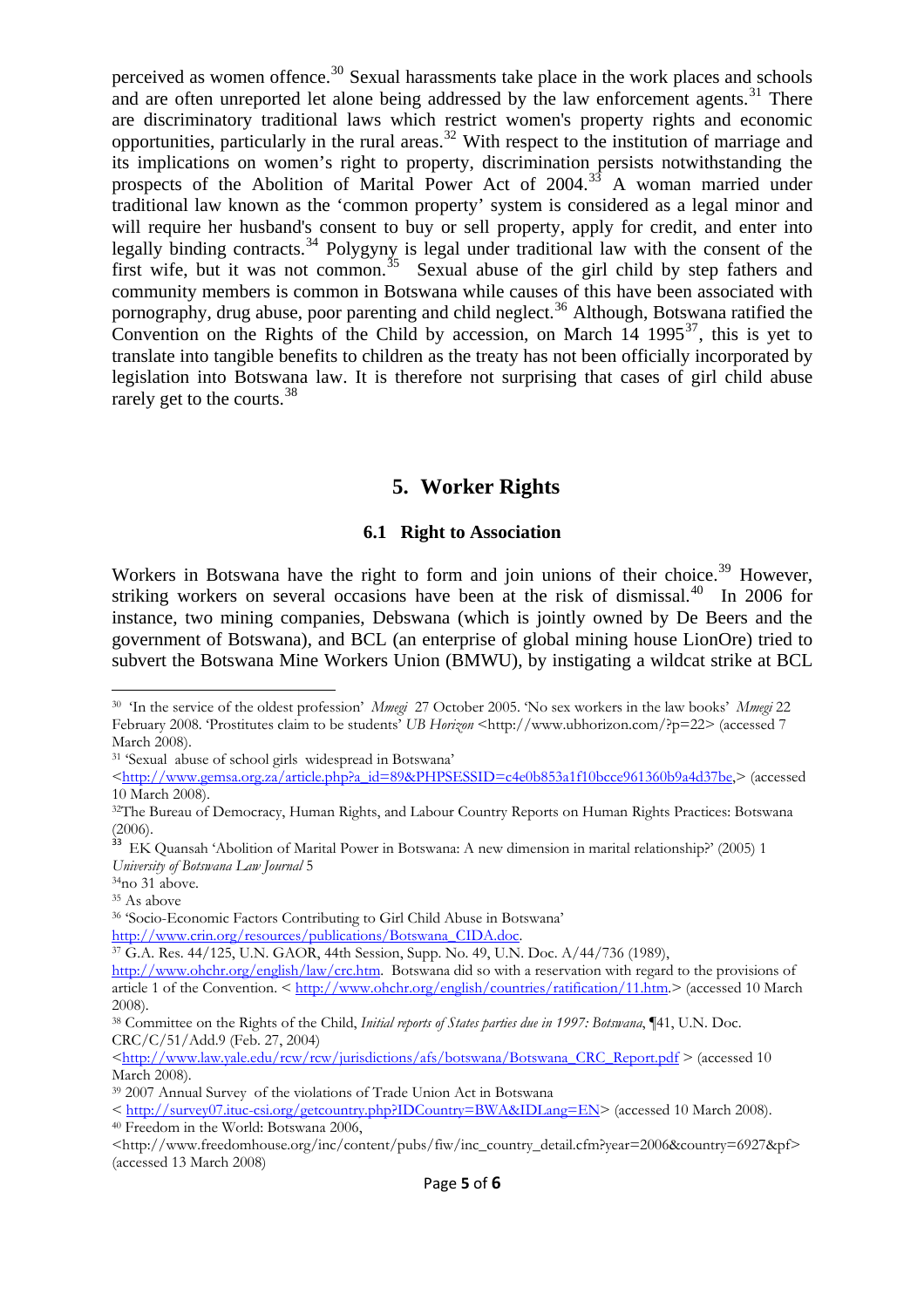to get workers sacked, withholding union fees and starting a rival, 'yellow' (company-sponsored) union.<sup>[41](#page-5-0)</sup> In 2005, 461 miners were sacked, including the Botswana Mining Workers' Union (BMWU) Chairman, Chimbidzani Chimidza, and General Secretary, Jack Tlhagale, for taking part in what the government deemed was an illegal 13 day strike in August-September 2004. The teaching profession was not spared from assault against workers; Japhta Radibe, President of the Botswana Teachers' Union (BTU) and President of the Southern Africa Teachers' Organisation was "retired" from teaching on 24 October due to union activities in support for social issues and teachers' welfare. The previous BTU President, Phillip Matoane was also dismissed from his post at the Seepapitso secondary school under similar circumstances. Japhta Radibe was reinstated on 7 November, after hundreds of BTU members took to the streets to protest and intense media coverage.<sup>[42](#page-5-1)</sup>

#### **6.2 Child Labour**

Although child labour is prohibited and addressed in the Children's Act, child labour is still prevalent in Botswana. The ILO estimated that 13.5 percent of children ages 10 to 14 years in Botswana were working in 2002.<sup>43</sup> In a more recent National Labour survey conducted in Botwana in 2005/2006, it was established that 9% of all the children between the age of 7 and 17 were in employment.<sup>[44](#page-5-3)</sup> Child labour as practiced in Botswana has been found to include commercial sexual exploitation, using children as instruments in the commitment of crimes and exposure to hazardous works. [45](#page-5-4)

#### **6. Gay, Lesbian, Bisexual and Transgender (GLBT) Rights**

Gay, Lesbian, Bisexual and Transgender (GLBT) individuals in Botswana continue to face a denial of protection of basic human rights based on their sexual orientation and gender identity and expression. Civil society organisations that advocate for the rights of the GLBT community have been denied legal status because the Republic of Botswana claims that the country does not recognise homosexuals.<sup>[46](#page-5-5)</sup> The most egregious violation of GLBT rights lies in the Botswana penal code that still criminalises same sex sexual conducts in private between consenting adults in violation of articles 2(1), 17 and 26 of the ICCPR to which Botswana is signatory.<sup>[47](#page-5-6)</sup> Section 164 of the Penal Code punishes the crime of 'unnatural offences'[48](#page-5-7) while section 165 punishes with imprisonment for five years the 'attempt to commit unnatural offences.<sup>[49](#page-5-8)</sup>The criminalization of private consensual adult acts has been held by the Human Rights Committee in *Toonen v. Australia* to clearly violate the ICCPR's prohibition on discrimination on the basis of 'sex' which is interpreted to include 'sexual orientation.'[50](#page-5-9) Ignoring this trend and commitments under the ICCPR, Botswanian Court of Appeals upheld the penal code stating that the constitutional rights to privacy, association and

<span id="page-5-0"></span><sup>41</sup> no 37

<span id="page-5-1"></span><sup>42</sup> As above

<span id="page-5-2"></span><sup>&</sup>lt;sup>43</sup> US Department of Labour Report on Botswana (2004)<br>http://www.dol.gov/ilab/media/reports/iclp/tda2004/botswana.htm (accessed 13 March 2008).

<span id="page-5-3"></span><sup>&</sup>lt;sup>44</sup> More ground gained in battle against child labour' *Child Labour Organisation Media Release* 6 Feb 2008

<sup>&</sup>lt;**http://www.child-labour.org.za/newsroom/media-releases/botswana-apec>** (accessed 13 March 2008). 45 As above.

<span id="page-5-5"></span><span id="page-5-4"></span><sup>46</sup> Letter from Department of Civil and National Registration to LeGaBiBo Society , dated 10, 2007 47 Botswana Penal Code, Chapter 8:01

<span id="page-5-7"></span><span id="page-5-6"></span><sup>48</sup> Botswana Penal Code, Section 164 Chapter 8:01

<span id="page-5-8"></span><sup>49</sup> Botswana Penal Code, Section 165 Chapter 8:01

<span id="page-5-9"></span><sup>50</sup> Toonen v. Australia, Communication no. 488/1992, U.N. Doc CCPR/C/50/D/488/1992 (1994)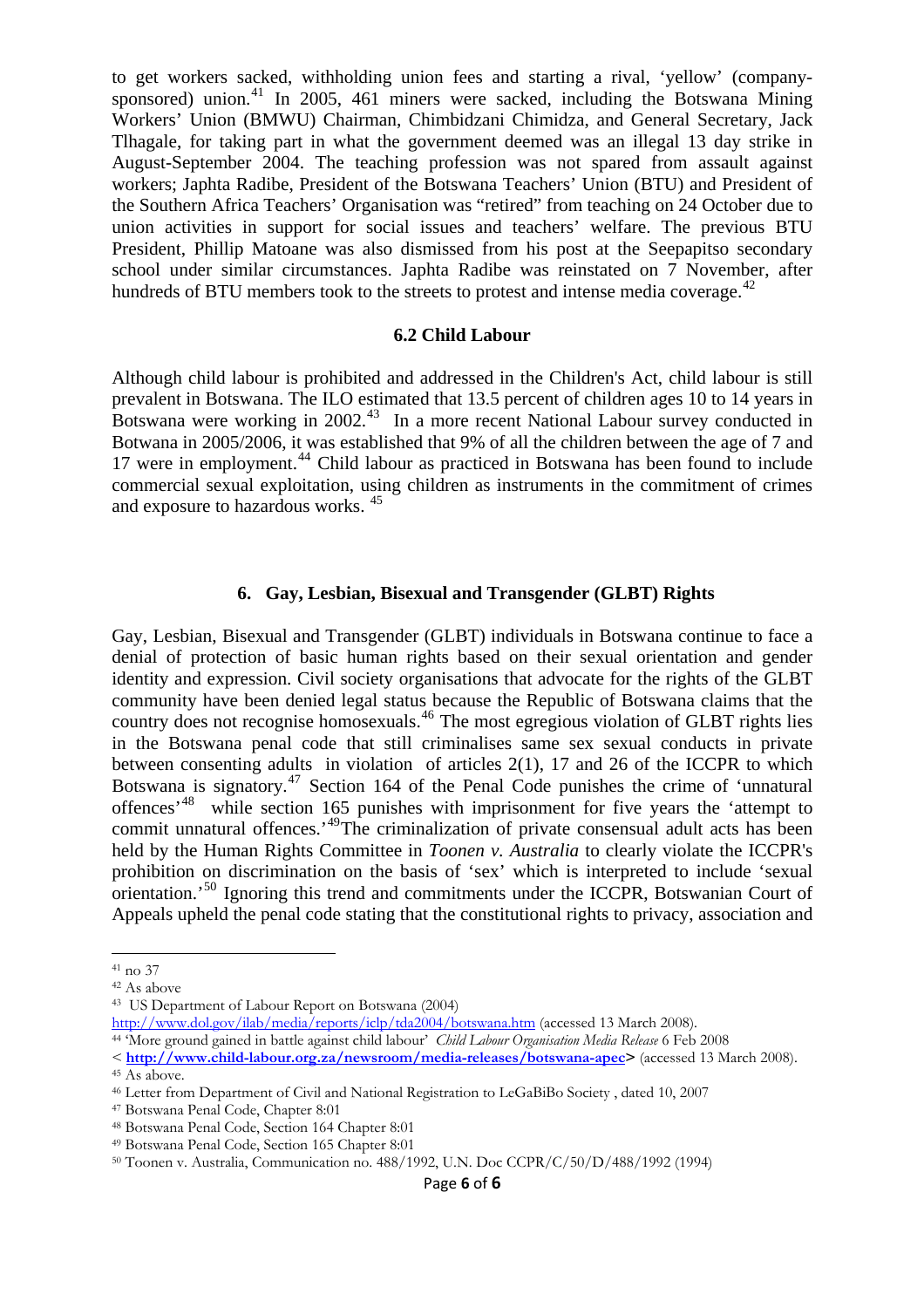freedom of expression of the GLBT people were legitimately curtailed by the 'public morality'.<sup>[51](#page-6-0)</sup>

Private society has also stepped up its message of intolerance against homosexuality. For instance, the Evangelical Fellowship of Botswana, a coalition of evangelical churches, launched a self-named "crusade" against homosexuality. Its national secretary, Pastor Biki Butale, called on "all Christians and all morally upright persons within the four corners of Botswana to reject, resist, denounce, expose, demolish and totally frustrate any effort by whoever to infiltrate such foreign cultures of moral decay and shame into our respectable, blessed, and peaceful country.<sup>[52](#page-6-1)</sup>Politicians in Botswana defended sodomy laws based on the belief that homosexuality represents both the antithesis of Botswana culture and a reflection of western value. The then Assistant Minister of Labor and Home affairs, Olifant Mfa, claimed that homosexuality is 'barbaric, whether you argue it from the perspective of religion or culture.<sup>[53](#page-6-2)</sup> The Government of Botswana has the obligation at the very least, to refrain from statements that incite division, hatred and violence against the GLBT.

# **7. Commitment to Human Rights obligations, practices and institution**

The record of Botswana with respect to ratification and reporting on international treaties and conventions is not impressive. Even less commendable is its commitment towards domestication of ratified instruments. Botswana has not ratified the International Covenant on Social Economic and Cultural Right. Botswana has not submitted any report to the African Commission on Human and People's Rights<sup>[54](#page-6-3)</sup>, the Committee Against Torture (CAT) nor has it domesticated the Convention on the Rights of Child which it ratified.<sup>[55](#page-6-4)</sup> Also, Botswana does not have a national human rights commission or a comprehensive constitutional frame work that supports human rights, particularly for women and children.

# **8. Conclusion**

Our findings revealed that a lot remains to be achieved in Botswana in terms of the protection of the rights regarding freedom of speech and press, freedom from torture and

 <sup>51</sup> Ditshwanelo: Gays, Lesbians and Bisexuals of Botswana available at [www.ditshewanelo.org.bw/gay.html](http://www.ditshewanelo.org.bw/gay.html) <sup>52</sup>. More Than A Name: State-Sponsored Homophobia and Its Consequences in Southern Africa, Human Rights

<span id="page-6-1"></span><span id="page-6-0"></span>Watch and The International Gay and Lesbian Human Rights Commission (available at

<span id="page-6-3"></span><span id="page-6-2"></span>

[http://hrw.org/reports/2003/safrica/\)\]](http://hrw.org/reports/2003/safrica/)%5D).<br><sup>53</sup> Aubrey Lute, Homosexuality is rubbish- Mfa, The Botswana Gazette, May 24-30, 2006<br><sup>54</sup> Pretoria University Law Press (PULP) *Human rights protected? Nine Southern African countr the law* (2007) 6.

<span id="page-6-4"></span><sup>55</sup> President Festus Mogae of Botswana blamed the failure of his administration to comply with the obligations of international treaty on the commitment to fight HIV/AIDS which is more urgent for his administration. The remark was made at the opening of the 5th CIVICUS World Assembly which took place in Gaborone, Botswana at the end of March 2004. The theme was 'Acting Together for a Just World' where over 700 delegates from 105 countries discussed issues of civic, economic, social and political justice which contribute to a divided world. <www.civicus.org>. See Ditshwanelo, The Botswana Centre for Human rights, 'shadow report to the United Nations on the Elimination of Racial Discrimination, 6<sup>th</sup>-8<sup>th</sup> Session, Geneva, 3-6 March 2006 p 29.